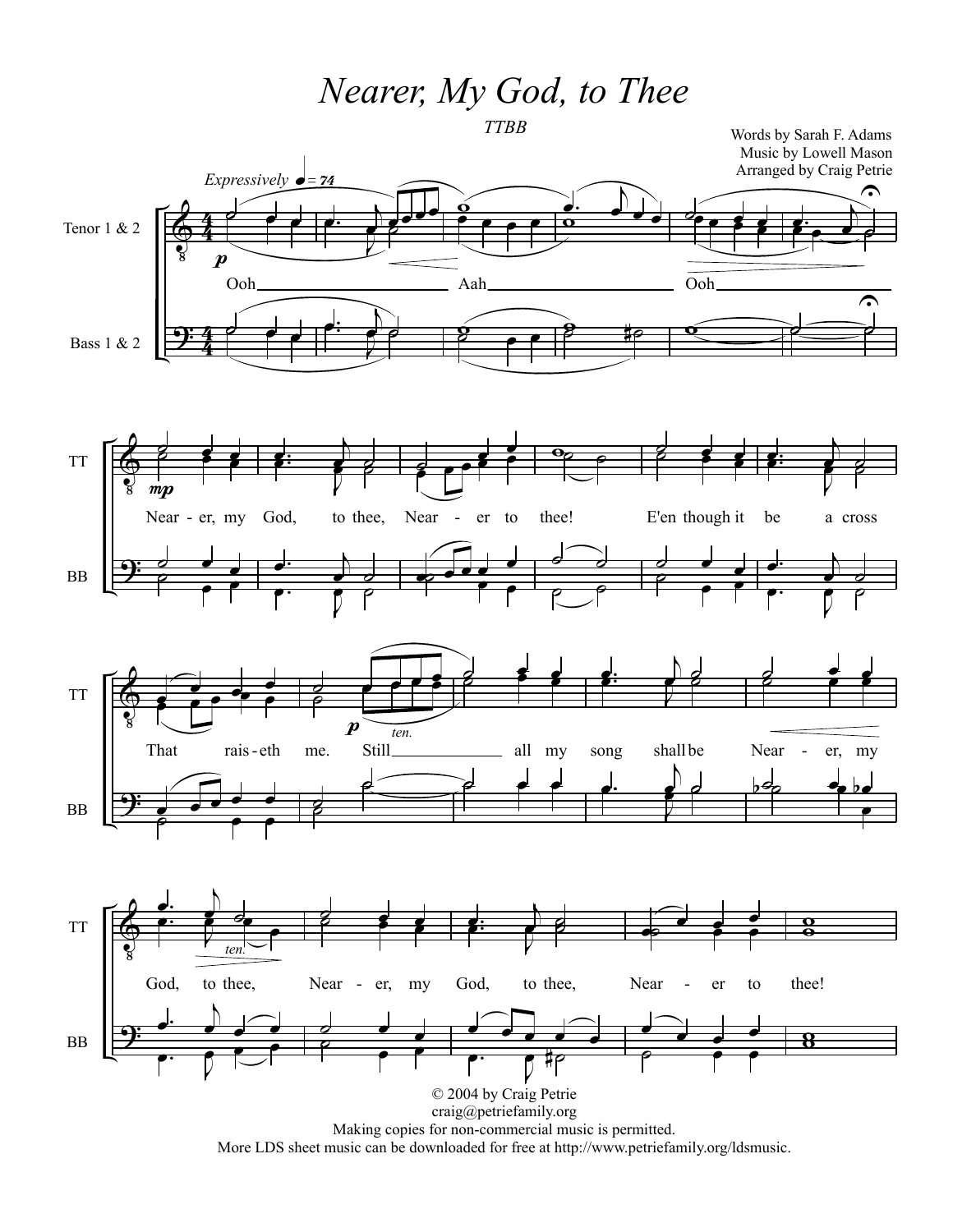

Though like the